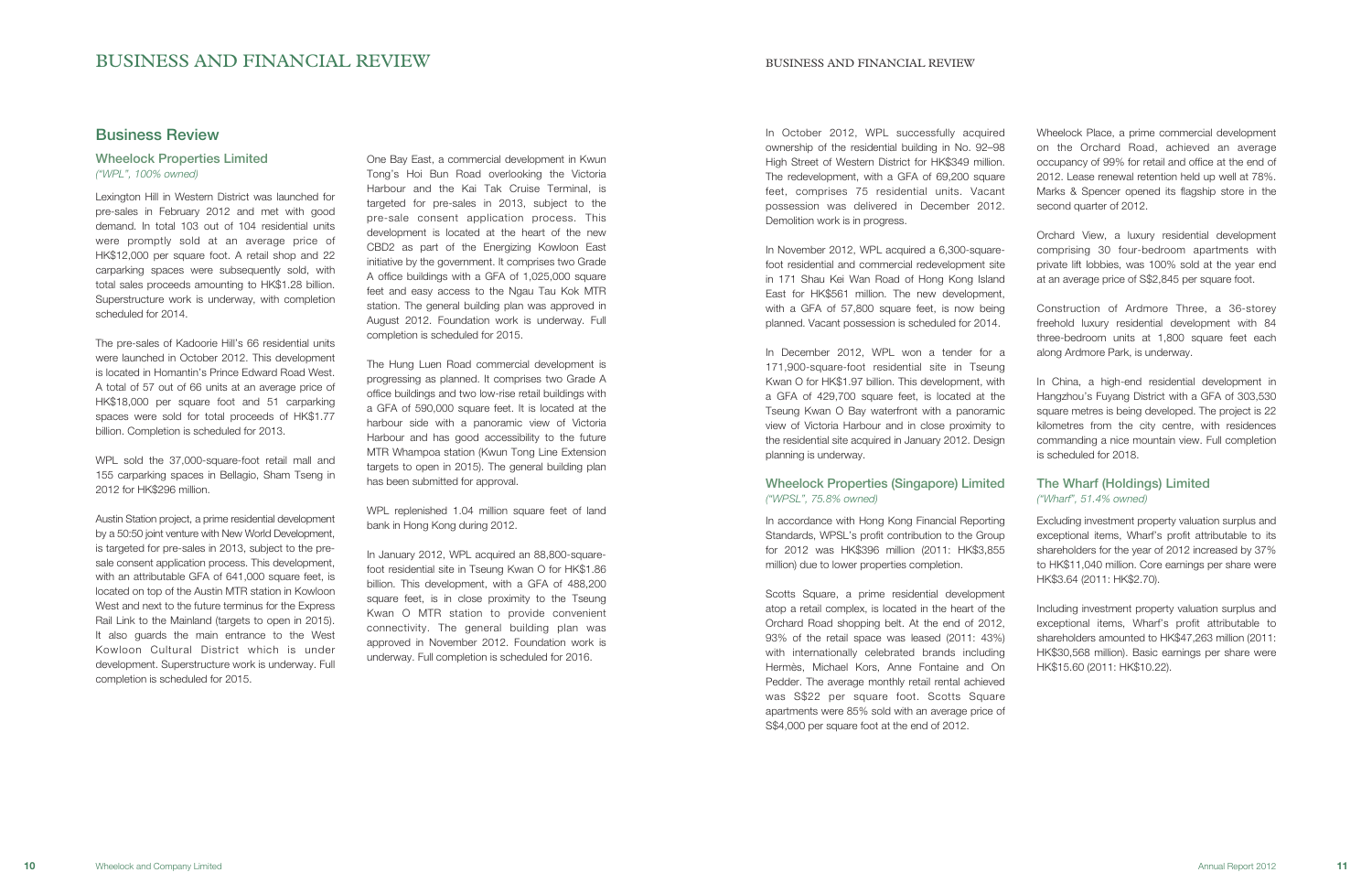

|                                                  | GFA (SQ. FT.) | PROJECT NATURE     |  |  |
|--------------------------------------------------|---------------|--------------------|--|--|
| ONE BAY EAST                                     | 1,025,000     | OFFICE             |  |  |
| <b>WHARF T&amp;T SOUARE*</b>                     | 596,200       | OFFICE             |  |  |
| KOWLOON GODOWN*                                  | 829.000       | <b>RESIDENTIAL</b> |  |  |
| * UNDER REDEVELOPMENT PLANNING                   |               |                    |  |  |
| PROPOSED ENVIRONMENTALLY FRIENDLY LINKAGE SYSTEM |               |                    |  |  |
| THE MAP IS SIMPLIFIED AND FOR REFERENCE ONLY     |               |                    |  |  |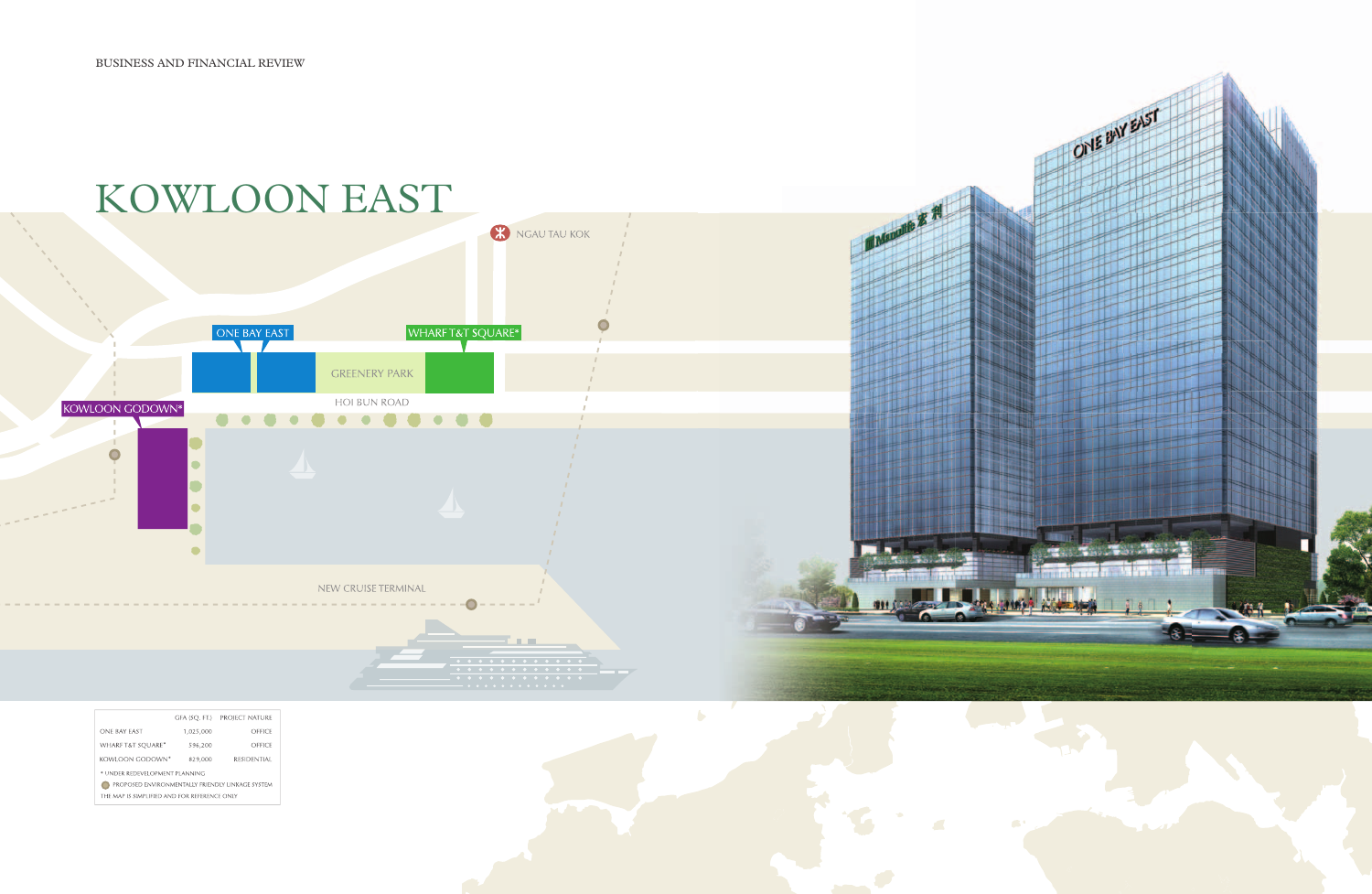



Scotts Square Scotts Road, Singapore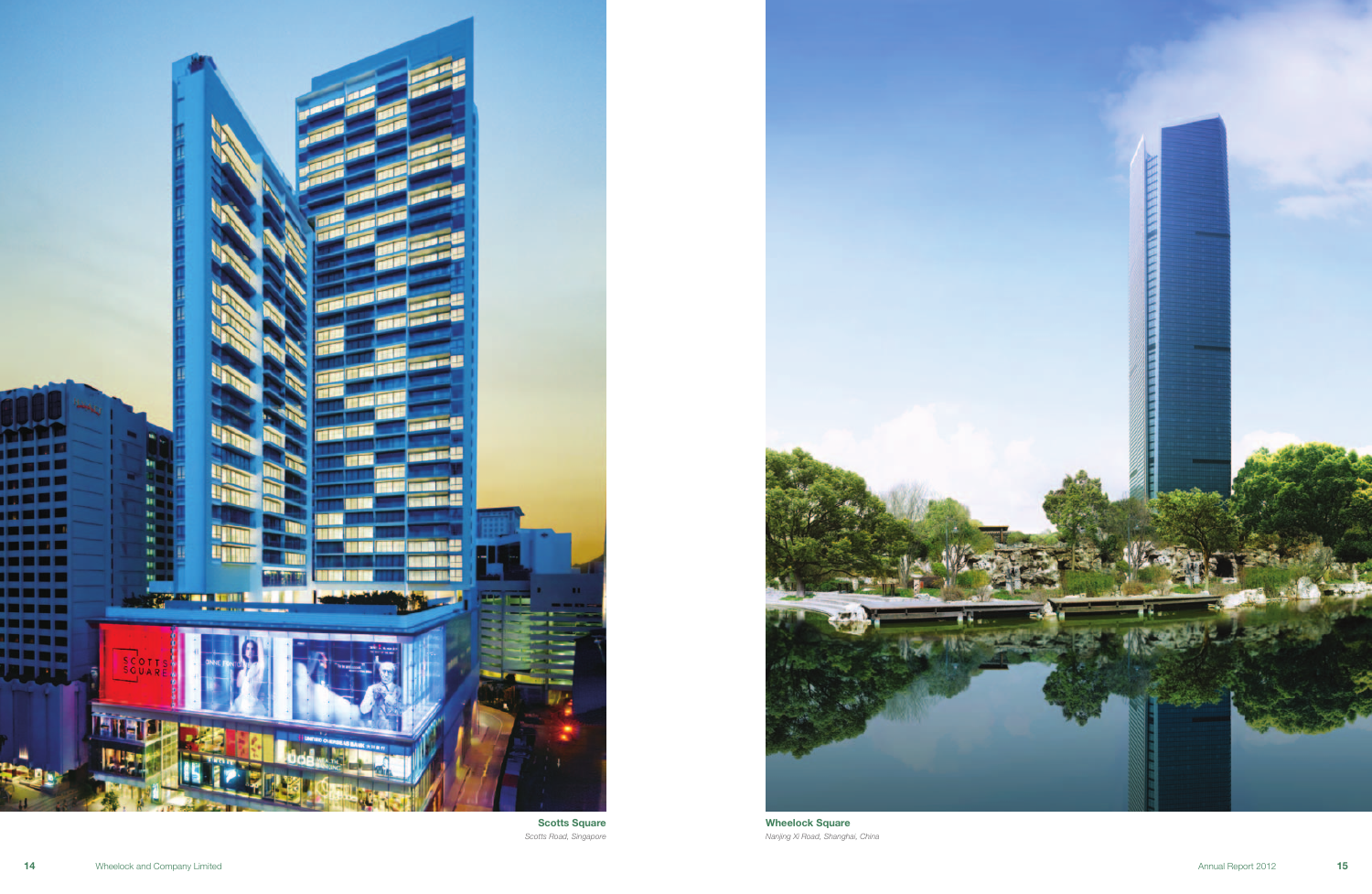#### Plaza Hollywood

Revenue increased by 11% to HK\$420 million and operating profit by 10% to HK\$307 million. Retail sales grew by 15% during 2012, riding on the success in brand repositioning and tenant-mix refinement. Plaza Hollywood was valued at HK\$8 billion at the end of 2012.

#### China Property Investment

Revenue increased by 26% to HK\$1,005 million and operating profit by 29% to HK\$634 million, on account of considerably higher contribution from Shanghai Wheelock Square and Chongqing Times Square. The investment properties in China were valued at HK\$16 billion at the end of 2012.

92% of the office space at Shanghai Wheelock Square was committed by the year end. Average spot rent achieved in 2012 was RMB430 per square metre per month, with the highest headline rent at RMB476 per square metre per month, among the highest office rental rates in Shanghai.

#### $|^{,08}$  $\, \cdot \, 09$  $|_{10}$  $|^{111}$ 15.0 '12 China Property Development Sales (RMB Billion) **Times Square** Revenue (HK\$ Million) '08  $|\cdot_{\cap\Omega}$ '10 '11 1,908 '12 '08 '09 '10 '11 7,508 '12 **Harbour City** Revenue (HK\$ Million)

Dalian Times Square retail mall's occupancy stood at 100% at the year end. The tenant mix was further refined with the introduction of Bottega Veneta, Chanel, Sportmax, Tod's and Versace. The gross rental yield on cost soared to 59% in 2012, with only four years of operation.

Chongqing Times Square retail mall's occupancy stood high at 94% at the year end, after the reopening in July 2011. More young fashion and accessories brands were recruited to enrich the overall product offerings. The gross rental yield on cost was maintained at 22% in 2012.

Wharf is developing a series of International Finance Squares in the cities of Chengdu, Wuxi, Chongqing, Suzhou and Changsha. Upon their completion between 2013 and 2016, Wharf's commercial properties and retail area in Hong Kong and China will multiply.

# Hong Kong Property Investment Harbour City

Revenue increased by 13% to HK\$7,508 million and operating profit by 13% to HK\$5,757 million. Excluding the three hotels, Harbour City was valued at HK\$125 billion at the end of 2012, representing 36% of Wharf's business assets.

Harbour City achieved a record year with retail sales growing by 13% to reach a record of HK\$31 billion or HK\$2,600 per square foot per month. Market share increased further to an unmatched 6.9% of total Hong Kong retail sales, demonstrating its continued leadership in the marketplace. Revenue from Harbour City's retail sector increased by 18% to HK\$4,223 million in 2012. Occupancy was maintained at virtually 100% at the end of 2012.

Office occupancy at Harbour City climbed to 97% at the year end. Revenue increased by 6% to HK\$1,710 million on the back of positive rental reversion. Revenue from the serviced apartments increased by 3% to HK\$310 million with occupancy at 85% at the year end.

#### Times Square

Revenue increased by 10% to HK\$1,908 million and operating profit by 10% to HK\$1,678 million. Times Square was valued at HK\$44 billion at the end of 2012, representing 13% of Wharf's business assets.

Times Square remains the most successful vertical shopping mall in Hong Kong. Retail sales grew by 1.5% during 2012 despite 17% of total retail space being withdrawn from the market for refurbishment. Retail revenue increased by 7% to HK\$1,352 million with occupancy maintained at virtually 100% at the end of 2012. The cinema relocation refurbishment is progressing as planned. The new retail shops at the ground and lower floors, as well as the new cinema on  $12<sup>th</sup>$  and  $13<sup>th</sup>$  floors are scheduled to open in the second half of 2013.

Revenue from the office sector grew by 17% to HK\$556 million, with occupancy increased to 98% by the year end.

The first phase of the Chengdu IFS, including a 200,000-square-metre mega-sized retail mall and a Grade A office tower, is scheduled for completion in the second half of 2013. Retail pre-leasing has been encouraging, with 80% of the retail space leased at the year end. Rental rates contracted were above budget. The retail mall is scheduled to open by the first quarter of 2014. Full completion is scheduled for the second half of 2014.

# China Property Development

Property completion accelerated in 2012 with 758,000 square metres completed and recognised. Completion from subsidiary projects generated a revenue of HK\$9,573 million, 51% higher than 2011. Operating profit grew by 57% to HK\$3,562 million. Profit recognised during the year included significant contributions from Shanghai Xiyuan, Chengdu Tian Fu Times Square, Suzhou Ambassador Villa and Wuxi Times City.

Seven new projects were launched for pre-sales during 2012. Together with projects previously launched, Wharf has 30 projects on sale across 12 cities in China.

A total of 1.3 million square metres of properties were sold during the year to generate attributable sales proceeds of RMB15 billion, 18% higher than 2011. The net order book (net of business tax) increased to RMB15.7 billion for 1,448,000 square metres at the end of 2012.

The Eastern China region posted a 21% growth in contracted sales over 2011. The largest contributors were Suzhou Times City with RMB2.2 billion sales proceeds generated, followed by Wuxi Times City and Changzhou Times Palace. Palazzo Pitti and Junting in Hangzhou were launched in December 2012 for proceeds of RMB340 million.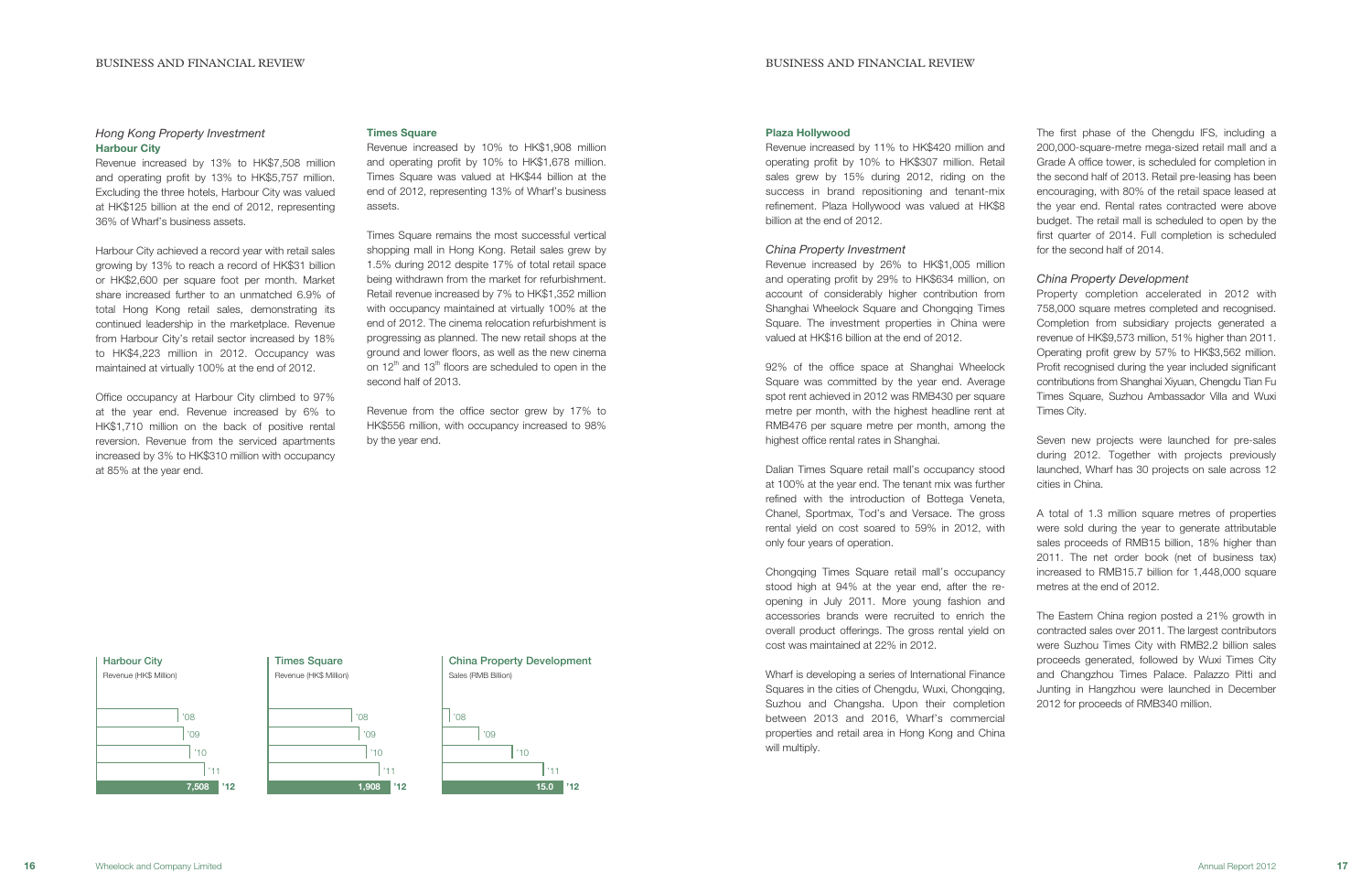The Western China region reported a 21% growth in contracted sales over 2011. The largest contributors were Chengdu Tian Fu Times Square and Chengdu Crystal Park with RMB1.5 billion and RMB1.1 billion sales proceeds generated respectively. International Community in Chongqing sold further units for attributed proceeds of RMB662 million. The Sirius of Chengdu International Commerce Centre and Times Town of Shuangliu Development Area were launched for pre-sales in April and December 2012.

The Southern China region registered a 41% growth in contracted sales over 2011. The first phase of Evian Riviera and Evian Buena Vista in Foshan and Donghui City in Guangzhou were launched for presales during 2012, generating attributed proceeds of RMB847 million. Evian Town and Evian Uptown sold further units for sales proceeds of RMB1.2 billion on an attributable basis.

In Tianjin, Peaceland Cove pre-sold further units for attributed proceeds of RMB1.1 billion. The Magnificent has met with a favourable response.

In 2012, Wharf acquired six property development sites in the cities of Beijing, Changzhou, Chengdu, Dalian and Shanghai with an attributable GFA of 0.84 million square metres for RMB4.8 billion.

In March 2013, a residential project in Shanghai Pudong District with a GFA of 97,900 square metres was added at RMB1.3 billion. The development is surrounded by three rivers and in close proximity to MTR line 16 station to be completed in 2014.

Total land bank in China was maintained at 12.3 million square metres at the end of 2012, spanning across 15 cities.

All projects under development are progressing in accordance with plan.

# Other Businesses Marco Polo Hotels

Marco Polo operates 13 owned or managed hotels in the Asia Pacific region. The Marco Polo Lingnan Tiandi in Foshan and Marco Polo Suzhou were added in 2012. A pipeline of 10 new hotels is being rolled out in the Mainland, the Philippines and Thailand in the next five years to significantly strengthen Marco Polo's network.

Revenue from the Marco Polo hotels and club grew by 9% to HK\$1,391 million in 2012. Operating profit increased by 5% to HK\$391 million.

All Marco Polo hotels performed strongly during 2012. Consolidated occupancy of the three Marco Polo hotels in Hong Kong reached 85%, with an increase of 8% in average room rates.

# Modern Terminals

#### (a 68%-owned subsidiary of Wharf)

Modern Terminals' consolidated revenue decreased by 13% to HK\$2,969 million mainly due to a one-off income recovery in 2011. Excluding this one-off impact, consolidated revenue decreased by 6.3%. Consolidated operating profit decreased by 26% to HK\$1,142 million. Throughput in Hong Kong dropped 9% to 4.8 million TEUs. In the Mainland, throughput at Taicang International Gateway in Suzhou grew by 1% to 1.5 million TEUs, while Da Chan Bay Terminal One in Shenzhen handled 572,000 TEUs during the year.

# i-CABLE

### (a 74%-owned subsidiary of Wharf)

Revenue increased by 1% to HK\$2,127 million with a net loss at HK\$278 million (2011: loss of HK\$179 million). A healthy financial position was maintained with net cash of HK\$188 million. Competitive pressure remained high during the year while higher programming costs were incurred due to the London Olympics and European football leagues.

### Wharf T&T

Revenue rose by 4% to HK\$1,826 million and operating profit by 9% to HK\$250 million, another record revenue and profit for the second year in a row. Net cash inflow position started to recover as the investment on +EN rollout for the business market passed its peak.

### Hong Kong Property Development

One Midtown in Tsuen Wan was completed in June 2012. This enabled HK\$2.6 billion of revenue and HK\$1.3 billion of operating profit recognised during the year.

Wharf sold Delta House in 2012, the 349,000-squarefoot commercial development in Shatin, for HK\$1.3 billion.

The master layout plan for the Mount Nicholson has been approved. This 50:50 joint venture development with Nan Fung group offers an attributable GFA of 162,000 square feet on the Peak and a panoramic view of Victoria Harbour. Construction work is underway.

Redevelopment of the Peak portfolio including No. 1 & No. 11 Plantation Road and 77 Peak Road is progressing as planned.

The redevelopment plan of Kowloon Godown in Kowloon Bay into a residential and commercial development with a GFA of 829,000 square feet has been approved. Lease modification is underway.

Yau Tong Godown's redevelopment plan into a residential and commercial development with a GFA of 256,000 square feet has been approved. Foundation work is underway.

The master layout plan for the Yau Tong Bay joint venture project, in which Wharf has approximately a 15% interest, was approved by the Town Planning Board in February 2013.

The redevelopment plan of Wharf T&T Square into a high-rise Grade A commercial building with a GFA of 596,200 square feet has been approved. The premium for the lease modification has been settled.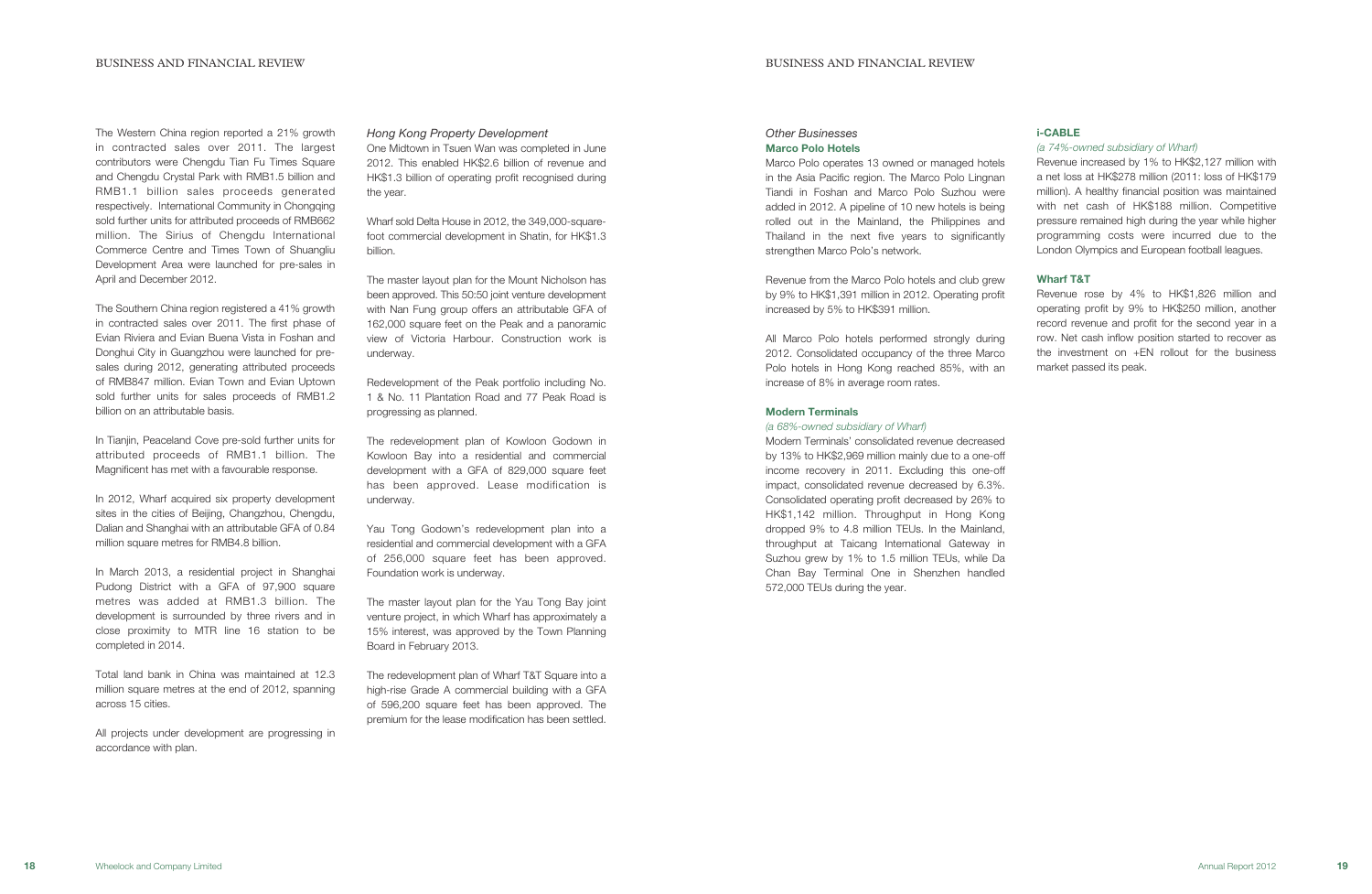During the year, inclusive of joint ventures and associates (other than Greentown) on an attributable basis, the Group's contracted property sales increased to HK\$26.2 billion (2011: HK\$19.9 billion), increasing its net order book to HK\$22.5 billion by year end 2012 (December 2011: HK\$17.2 billion), of which about 86% is in the Mainland and the balance is in Hong Kong pending recognition on completion.

#### **Logistics**

Revenue and operating profit decreased by 13% and 26% to HK\$3,070 million (2011: HK\$3,520 million) and HK\$1,161 million (2011: HK\$1,563 million) respectively, mainly due to the slowdown in global trade growth.

#### Communications, Media and Entertainment ("CME")

Revenue increased by 2% to HK\$3,953 million (2011: HK\$3,863 million) but an operating loss of HK\$22 million (2011: profit of HK\$45 million) was reported. Wharf T&T's operating profit increased by 9% to HK\$250 million (2011: HK\$230 million) while i-CABLE's operating loss widened to HK\$271 million (2011: loss of HK\$186 million).

#### Investment and Others

Investment and other operating profit amounted to HK\$456 million (2011: HK\$525 million), comprising largely dividend and interest income.

Increase in Fair Value of Investment Properties The book value of the Group's investment property portfolio as at 31 December 2012 increased to HK\$250.7 billion (2011: HK\$200.5 billion), with HK\$228.4 billion thereof stated at fair value based on an independent valuation as at that date. That resulted in a revaluation surplus of HK\$35,924 million (2011: HK\$27,651 million). The attributable net revaluation surplus of HK\$18,201 million (2011: HK\$14,507 million), after deducting related deferred tax and non-controlling interests in total of HK\$17,723 million (2011: HK\$13,144 million), was credited to the consolidated income statement.

Investment properties in the amount of HK\$22.3 billion, which had not been revalued were all under development and will not be carried at fair value until the earlier of their fair values first becoming reliably measurable or the dates of their respective completion.

#### Other Net Income

Other net income amounted to HK\$3,116 million (2011: HK\$629 million), mainly including the book accounting gain of HK\$2,233 million arising from Wharf's acquisition of a 24.6% equity interest in Greentown as detailed in note 3(a) to the financial statements, profit on disposal of available-for-sale investments of HK\$492 million (2011: HK\$184 million) and net exchange gain of HK\$274 million (2011: HK\$417 million).

Revenue and operating profit decreased by 17% and 32% to HK\$13,370 million (2011: HK\$16,021 million) and HK\$5,458 million (2011: HK\$8,058 million) respectively, due to lower sales recognised on completion as compared to 2011. In 2011, One Island South and Scotts Square were completed, enabling the recognition of revenue and operating profit of HK\$9.4 billion and HK\$5.7 billion respectively.

# Finance Costs

Finance costs charged to the consolidated income statement were HK\$1,162 million (2011: HK\$2,747 million), which included an unrealised mark-to-market gain of HK\$573 million (2011: loss of HK\$1,387 million) on cross currency/interest rate swaps as measured in compliance with the prevailing accounting standards. Net of non-controlling interests, the attributable gain is HK\$301 million (2011: attributable loss of HK\$679 million).

# Financial Review

(I) Review of 2012 Results

The Group continued to deliver solid financial results with its profit attributable to equity shareholders increased by 18% to HK\$26,935 million and profit before property revaluation surplus increased by 4% to HK\$8,734 million. The favourable results were mainly attributable to the remarkable performance of Wharf's property development segment and its persistent rental revenue growth, added by a one-off profit recognised from the acquisition of an associate, Greentown China Holdings Limited ("Greentown"), and the increase in property revaluation surplus. However, in the absence of the better property sale recognised on completion of One Island South and Scotts Square in 2011, core profit decreased yearon-year by 20% to HK\$7,267 million.

# Revenue and Operating Profit

Group revenue decreased by 4% to HK\$33,124 million (2011: HK\$34,558 million) due to lower property sales recognised, which was partly mitigated by the strong recurrent rental growth.

Group operating profit decreased by 12% to HK\$15,570 million (2011: HK\$17,730 million), of which HK\$14,170 million (2011: HK\$11,388 million) was contributed by Wharf, HK\$734 million (2011: HK\$3,880 million) by WPSL, and HK\$666 million (2011: HK\$2,462 million) by Wheelock and its other subsidiaries.

#### Property Investment

Revenue and operating profit both increased by 13% to HK\$12,004 million (2011: HK\$10,670 million) and HK\$9,122 million (2011: HK\$8,108 million) respectively, attributable to higher retail rental income through better sales performance achieved by retail tenants and the continuous positive rental reversions for office areas. Revenue from the Mainland increased by 26% to HK\$1,005 million (2011: HK\$796 million), mainly due to the escalating revenue generated by Shanghai Wheelock Square and the renovated Chongqing Times Square. Hotels recorded increase in revenue through improved room rates with occupancy remained at high level despite rooms renovation interruption for the Gateway Hotel.

#### Property Development

In Hong Kong, recognised property sales and operating profit amounted to HK\$3,019 million (2011: HK\$3,403 million) and HK\$1,536 million (2011: HK\$2,101 million) respectively, mainly generated from One Midtown and Bellagio Mall. During the year, One Midtown was completed and contributed revenue of HK\$2,634 million and operating profit of HK\$1,307 million.

In Singapore, recognised property sales and operating profit amounted to HK\$778 million (2011: HK\$6,275 million) and HK\$360 million (2011: HK\$3,683 million) respectively, mainly generated from sales of the remaining Scotts Square and Orchard View units.

In the Mainland, recognised property sales and operating profit amounted to HK\$9,573 million (2011: HK\$6,343 million) and HK\$3,562 million (2011: HK\$2,274 million) respectively, mainly derived from Chengdu Tian Fu Times Square, Shanghai Xiyuan and Wuxi Times City.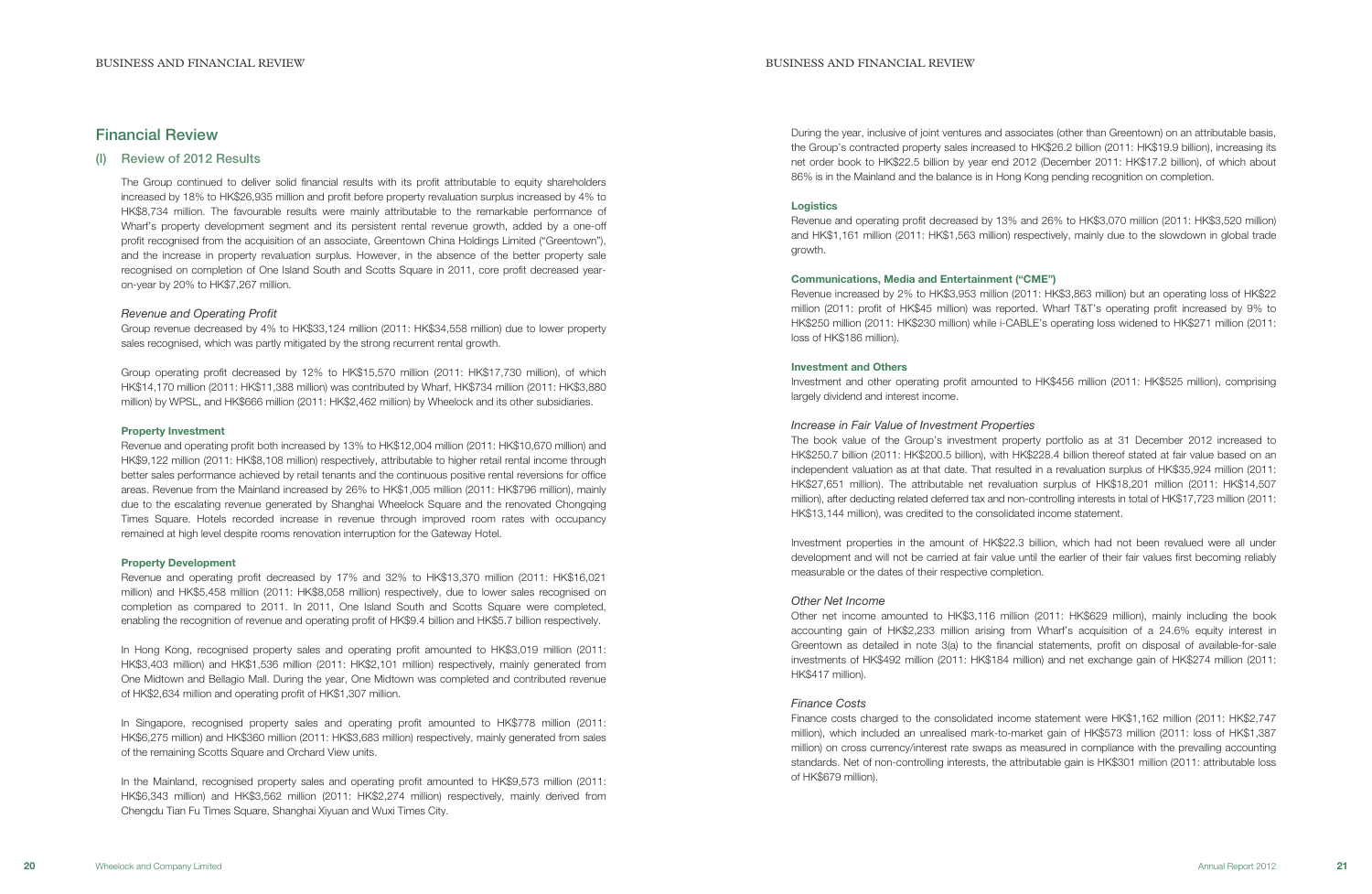Set out below is an analysis of the Group profit attributable to the equity shareholders as contributed by each of Wharf, WPSL and the Company together with its other subsidiaries.

| Profit attributable to                                                                                                                                                   | 2012<br><b>HK\$ Million</b> | 2011<br><b>HK\$ Million</b> |
|--------------------------------------------------------------------------------------------------------------------------------------------------------------------------|-----------------------------|-----------------------------|
| Wharf group<br>WPSL group<br>Wheelock and other subsidiaries                                                                                                             | 5,617<br>528<br>1,122       | 4,053<br>2,457<br>2,528     |
| Core profit<br>Attributable book accounting gain arising from acquisition of<br>equity interests in Greentown<br>Attributable mark-to-market gains/(losses) on swaps and | 7,267<br>1,133              | 9,038                       |
| other financial assets                                                                                                                                                   | 334                         | (679)                       |
| Profit before investment property surplus<br>Investment property surplus (after deferred tax)                                                                            | 8,734<br>18,201             | 8,359<br>14,507             |
| Profit attributable to equity shareholders                                                                                                                               | 26,935                      | 22,866                      |

Wharf's profit for the year ended 31 December 2012 increased by 55% to HK\$47,263 million (2011: HK\$30,568 million). Excluding the net investment property surplus, Wharf's profit was HK\$13,927 million (2011: HK\$6,727 million). Before the investment property surplus and the abovementioned exceptionals, Wharf's core profit increased by 37% to HK\$11,040 million (2011: HK\$8,083 million).

WPSL's reported profit for the year ended 31 December 2012 was S\$63.3 million (2011: S\$291.2 million) according to the accounting standards adopted in Singapore. In accordance with Hong Kong Financial Reporting Standards, WPSL's contributed profit to the Group was HK\$396 million (2011: HK\$3,855 million).

Excluding the net investment property surplus of HK\$18,201 million (2011: HK\$14,507 million), Group profit attributable to equity shareholders increased by 4% to HK\$8,734 million (2011: HK\$8,359 million).

Excluding the unrealised mark-to-market gain, finance costs were HK\$2,757 million (2011: HK\$1,870 million) before capitalisation of HK\$1,022 million (2011: HK\$510 million), and HK\$1,735 million (2011: HK\$1,360 million) after capitalisation. The increase in finance costs was mainly due to increase in gross borrowings and rise in effective borrowing rates. The Group's effective borrowing rate for the year was 2.8% (2011: 2.1%) per annum.

### Share of Results after Tax of Associates and Jointly Controlled Entities

Share of profits of associates increased by 96% to HK\$1,621 million (2011: HK\$825 million), mainly due to increase in profit contributions from property development projects in the Mainland, including an attributable profit of HK\$893 million from the 24.6% equity interest in Greentown acquired during the year.

Share of profits of jointly controlled entities ("JCEs") increased by HK\$600 million to HK\$634 million (2011: HK\$34 million), reflecting the increased profit contributions from property development projects in the Mainland which began to bear fruit.

### Income Tax

Taxation charge was HK\$4,347 million (2011: HK\$4,338 million), which included deferred taxation of HK\$1,087 million (2011: HK\$901 million) provided for the revaluation surplus of investment properties located in the Mainland.

Excluding the above deferred tax, the tax charge was HK\$3,260 million (2011: HK\$3,437 million), mainly due to a decrease in profit recognised by Property Development segment.

# Non-controlling Interests

Profit attributable to non-controlling interests increased by HK\$7,503 million to HK\$24,421 million (2011: HK\$16,918 million), which was mainly attributable to profit of Wharf and WPSL.

# Profit Attributable to Equity Shareholders

Group profit attributable to equity shareholders increased by 18% to HK\$26,935 million (2011: HK\$22,866 million). Earnings per share were HK\$13.26 (2011: HK\$11.25).

Further stripping out the exceptional attributable book accounting gain arising from acquisition of equity interests in Greentown of HK\$1,133 million (2011: HK\$ Nil) and the attributable mark-to-market gains totalling HK\$334 million (2011: losses of HK\$679 million) on swaps and other financial assets, core profit decreased by 20% to HK\$7,267 million (2011: HK\$9,038 million). Core earnings per share were HK\$3.58 (2011: HK\$4.45).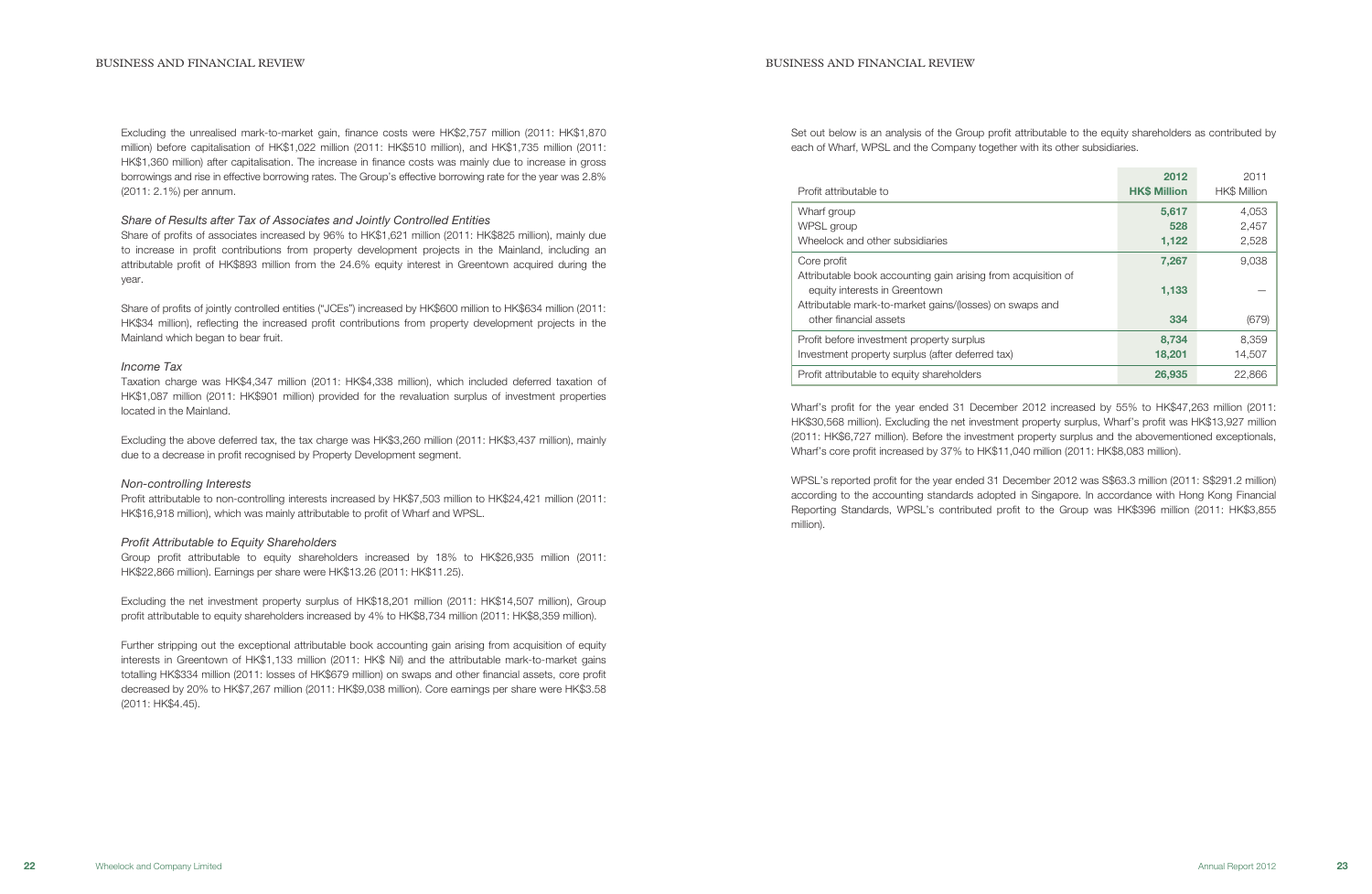### Finance and Availability of Facilities

The Group's available loan facilities and issued debt securities amounting to HK\$127.9 billion (2011: HK\$115.0 billion), of which HK\$103.2 billion were drawn, as at 31 December 2012 are analysed as below:

|                                         | <b>Available</b><br><b>Facilities</b><br><b>HK\$ Billion</b> | <b>Total Debt</b><br><b>HK\$ Billion</b> | <b>Undrawn</b><br><b>Facilities</b><br><b>HK\$ Billion</b> |
|-----------------------------------------|--------------------------------------------------------------|------------------------------------------|------------------------------------------------------------|
| Wharf (excludes the subsidiaries below) | 71.9                                                         | 58.8                                     | 13.1                                                       |
| Modern Terminals                        | 13.7                                                         | 12.3                                     | 1.4                                                        |
| Harbour Centre Development Ltd.         | 6.1                                                          | 3.2                                      | 2.9                                                        |
| i-CABLE                                 | 0.5                                                          | 0.1                                      | 0.4                                                        |
| Wharf group                             | 92.2                                                         | 74.4                                     | 17.8                                                       |
| WPSL group                              | 2.4                                                          | 1.7                                      | 0.7                                                        |
| Wheelock and other subsidiaries         | 33.3                                                         | 27.1                                     | 6.2                                                        |
| Group                                   | 127.9                                                        | 103.2                                    | 24.7                                                       |

Of the above debt, HK\$19.4 billion (2011: HK\$26.8 billion) was secured by mortgages over certain properties under development and fixed assets with total carrying value of HK\$31.7 billion (2011: HK\$64.5 billion).

The Group's debt was primarily denominated in Hong Kong dollars ("HKD"), United States dollars, Renminbi ("RMB") and Singapore dollars ("SGD"). The borrowings were mainly used to fund the Group's property development and port investments in the Mainland, and property development projects in Singapore and Hong Kong.

The use of derivative financial instruments is strictly monitored and controlled. The majority of the derivative financial instruments entered into by the Group were primarily used for management of the Group's interest rate and foreign currency exposures.

The Group continued to maintain a strong financial position with ample surplus cash denominated principally in HKD, RMB and SGD and undrawn committed facilities to facilitate the Group's expanding business and investment activities. The Group also maintained a portfolio of financial investments, primarily in blue-chip securities, with an aggregate market value as at 31 December 2012 of HK\$14.8 billion (2011: HK\$7.1 billion), which is immediately available for liquidation for the Group's use.

Cash Flows for the Group's Operating and Investing Activities For the year under review, the Group's operating cash inflow before changes in working capital was HK\$16.2 billion (2011: HK\$18.6 billion). The changes in working capital resulted in a net cash outflow of HK\$0.2 billion (2011: HK\$18.9 billion). For investing activities, the Group reported a net cash outflow of HK\$28.3 billion (2011: HK\$15.3 billion), mainly for additions to investment properties of HK\$15.0 billion, including the premium payment for the lease renewal of Ocean Terminal of HK\$7.9 billion and land and construction costs for Chengdu IFS, investments in associates and JCEs involved in property development projects mainly in the Mainland of HK\$5.9 billion (including the acquisition of a 24.6% equity interest in Greentown of HK\$2.7 billion) and net purchase of financial investments and other financial assets of HK\$6.3 billion (including the subscription for perpetual subordinated convertible securities of Greentown of HK\$2.6 billion).

# (II) Liquidity, Financial Resources and Capital Commitments

### Shareholders' and Total Equity

The Group's Shareholders' equity increased by 24% to HK\$152.0 billion (2011: HK\$122.6 billion), or HK\$74.83 per share (2011: HK\$60.32 per share) as at 31 December 2012.

Including the non-controlling interests, the Group's total equity increased by 22% to HK\$285.9 billion (2011: HK\$235.2 billion).

#### Total Assets

The Group's total assets increased by 18% to HK\$429.8 billion (2011: HK\$364.1 billion). Total business assets, excluding bank deposits and cash, certain financial investments, deferred tax assets and other derivative financial assets, increased by 22% to HK\$381.9 billion (2011: HK\$312.3 billion).

The Group's Investment Property portfolio was HK\$250.7 billion, representing 66% of total business assets. Together, Harbour City (excluding the three hotels) and Times Square in Hong Kong were valued at HK\$169.0 billion, representing 67% of the value of the portfolio.

Other major business assets included fixed assets of HK\$19.9 billion, interest in JCEs and associates (mainly for the Mainland property development and port projects) of HK\$37.3 billion and properties under development and held for sale of HK\$65.0 billion.

Geographically, the Group's business assets in the Mainland, mainly properties and terminals, increased to HK\$134.6 billion (2011: HK\$111.0 billion), representing 35% of the Group's total business assets.

#### Debt and Gearing

The Group's net debt increased by HK\$20.2 billion to HK\$73.2 billion (2011: HK\$53.0 billion) as at 31 December 2012, which was made up of HK\$103.2 billion in debt and HK\$30.0 billion in bank deposits and cash. Excluding Wharf's net debt of HK\$55.6 billion, which is non-recourse to the Company and its other subsidiaries, and WPSL's net cash of HK\$2.8 billion, Wheelock's net debt was HK\$20.4 billion (2011: HK\$15.0 billion). Analysis of the net debt by group is as below:

| Net debt/(cash)                         | 2012<br><b>HK\$ Million</b> | 2011<br><b>HK\$ Million</b> |
|-----------------------------------------|-----------------------------|-----------------------------|
| Wharf (excludes the subsidiaries below) | 49,201                      | 35,348                      |
| <b>Modern Terminals</b>                 | 11,193                      | 11,155                      |
| Harbour Centre Development Ltd.         | (4,581)                     | (2,700)                     |
| i-CABLE                                 | (188)                       | (338)                       |
| Wharf group                             | 55,625                      | 43,465                      |
| WPSL group                              | (2,801)                     | (5,510)                     |
| Wheelock and other subsidiaries         | 20,417                      | 15,059                      |
| Group                                   | 73,241                      | 53.014                      |

The ratio of net debt to total equity was 25.6% (2011: 22.5%) as at 31 December 2012.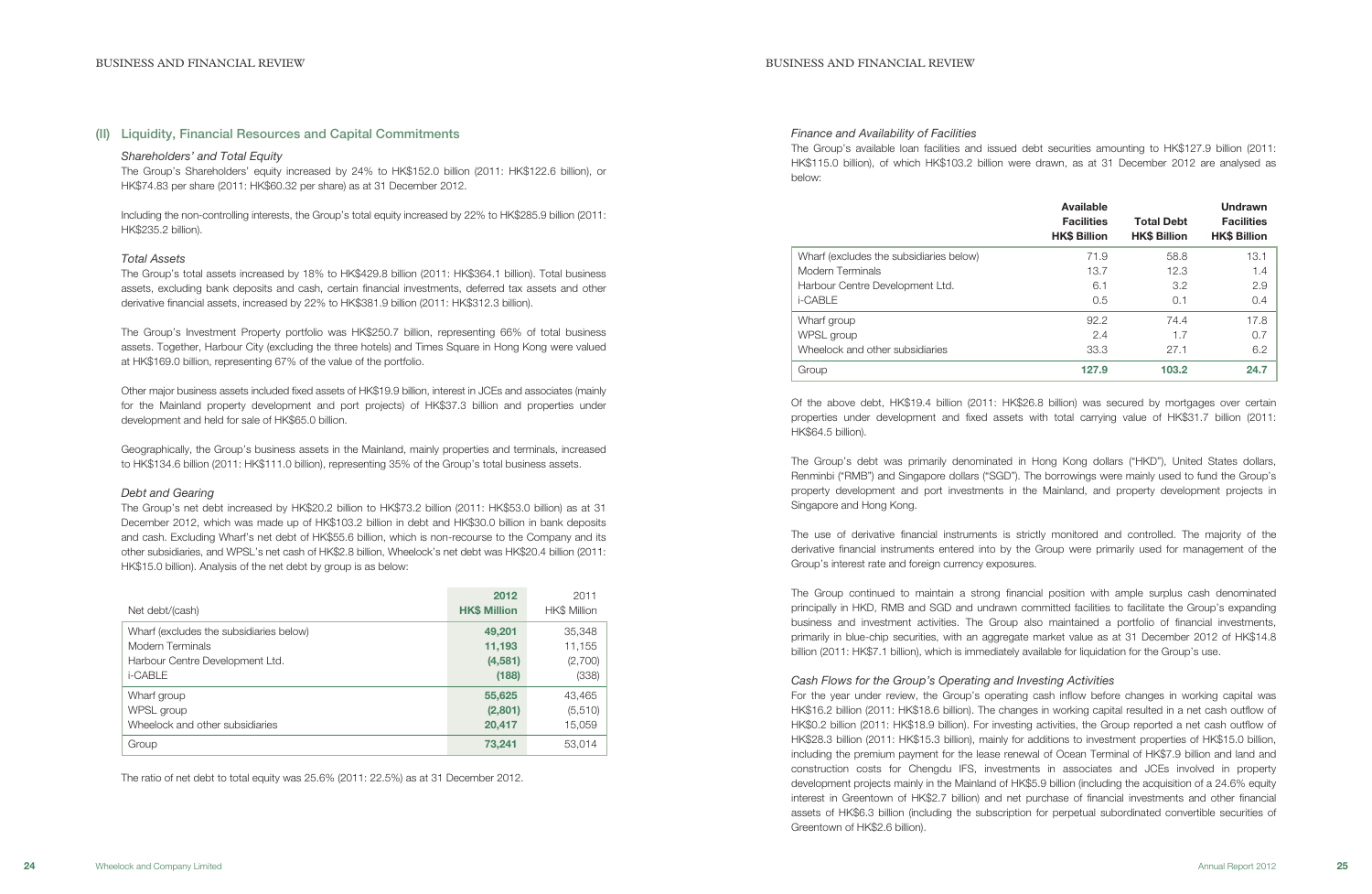(B) Commitments to capital and development expenditure As at 31 December 2012, the Group's major commitments to capital and development expenditure that is expected to be incurred in the forthcoming years was estimated at HK\$102.3 billion, of which HK\$30.1 billion was authorised and contracted for. By segment, the commitments are analysed as below:

| <b>Property investment</b>      |
|---------------------------------|
| Hong Kong/Singapore             |
| Wharf group                     |
| WPSL group                      |
| Wheelock and other subsidiaries |
|                                 |
| Mainland China                  |
| Wharf group                     |
|                                 |
| Development properties          |
| Hong Kong/Singapore             |
| Wharf group                     |
| WPSL group                      |
| Wheelock and other subsidiaries |
|                                 |
| $M$ oinland Ohina               |

|                                 | As at 31 December 2012 |                     |                     |
|---------------------------------|------------------------|---------------------|---------------------|
|                                 | <b>Authorised</b>      | <b>Authorised</b>   |                     |
|                                 | and                    | but not             |                     |
|                                 | contracted for         | contracted for      | <b>Total</b>        |
|                                 | <b>HK\$ Million</b>    | <b>HK\$ Million</b> | <b>HK\$ Million</b> |
| <b>Property investment</b>      |                        |                     |                     |
| Hong Kong/Singapore             |                        |                     |                     |
| Wharf group                     | 1,132                  | 824                 | 1,956               |
| WPSL group                      | 11                     |                     | 11                  |
| Wheelock and other subsidiaries | $\overline{2}$         |                     | $\mathbf{2}$        |
|                                 | 1,145                  | 824                 | 1,969               |
| Mainland China                  |                        |                     |                     |
| Wharf group                     | 7,197                  | 20,031              | 27,228              |
|                                 | 8,342                  | 20,855              | 29,197              |
| <b>Development properties</b>   |                        |                     |                     |
| Hong Kong/Singapore             |                        |                     |                     |
| Wharf group                     | 164                    | 638                 | 802                 |
| WPSL group                      | 396                    |                     | 396                 |
| Wheelock and other subsidiaries | 5,476                  | 5,916               | 11,392              |
|                                 | 6,036                  | 6,554               | 12,590              |
| Mainland China                  |                        |                     |                     |
| Wharf group                     | 15,383                 | 41,133              | 56,516              |
| WPSL group                      | 22                     | 2,543               | 2,565               |
| Wheelock and other subsidiaries | 107                    | 289                 | 396                 |
|                                 | 15,512                 | 43,965              | 59,477              |
|                                 | 21,548                 | 50,519              | 72,067              |
| <b>Non-properties</b>           |                        |                     |                     |
| Wharf group                     |                        |                     |                     |
| Modern Terminals                | 30                     | 420                 | 450                 |
| Wharf T&T                       | 119                    | 289                 | 408                 |
| i-CABLE                         | 23                     | 128                 | 151                 |
|                                 | 172                    | 837                 | 1,009               |
| Group total                     | 30,062                 | 72,211              | 102,273             |

# Non-properties

Properties commitments are mainly for land and construction costs, inclusive of attributable commitments to joint ventures, to be incurred in stages in the forthcoming years. Attributable committed land costs of HK\$8.5 billion are payable in 2013.

The above commitments and planned expenditure will be funded by the respective groups' own internal financial resources including surplus cash, cash flows from operations as well as bank and other financings with the construction costs self-financed mainly by pre-sale proceeds and project loans. Other available resources include financial investments.

#### Major Capital and Development Expenditure and Commitments

The Group's major capital and development expenditure incurred in 2012 and related commitments to planned expenditure as at 31 December 2012 is analysed as follows:

# (A) Major capital and development expenditure

|                                 | Hong Kong/          | <b>Mainland</b><br>China<br><b>HK\$ Million</b> | <b>Total</b><br><b>HK\$ Million</b> |
|---------------------------------|---------------------|-------------------------------------------------|-------------------------------------|
|                                 | <b>Singapore</b>    |                                                 |                                     |
|                                 | <b>HK\$ Million</b> |                                                 |                                     |
| <b>Property investment</b>      |                     |                                                 |                                     |
| Wharf group                     | 8,884               | 5,860                                           | 14,744                              |
| WPSL group                      | 69                  |                                                 | 69                                  |
| Wheelock and other subsidiaries | 232                 |                                                 | 232                                 |
|                                 | 9,185               | 5,860                                           | 15,045                              |
| <b>Development properties</b>   |                     |                                                 |                                     |
| Wharf group                     | 787                 | 13,321                                          | 14,108                              |
| WPSL group                      | 205                 | 972                                             | 1,177                               |
| Wheelock and other subsidiaries | 2,696               | 43                                              | 2,739                               |
|                                 | 3,688               | 14,336                                          | 18,024                              |
| <b>Properties total</b>         | 12,873              | 20,196                                          | 33,069                              |
| <b>Non-properties</b>           |                     |                                                 |                                     |
| Wharf group                     |                     |                                                 |                                     |
| <b>Modern Terminals</b>         | 175                 | 436                                             | 611                                 |
| Wharf T&T                       | 504                 | 2                                               | 506                                 |
| i-CABLE                         | 207                 | $\mathbf{2}$                                    | 209                                 |
| Others                          | 5                   |                                                 | 5                                   |
|                                 | 891                 | 440                                             | 1,331                               |
| Group total                     | 13,764              | 20,636                                          | 34,400                              |

- (i) Property investment expenditure incurred during the year mainly included Wharf's lease renewal premium of HK\$7.9 billion paid for Ocean Terminal and land and construction cost for Chengdu IFS.
- (ii) The Group also incurred HK\$18.0 billion for investment in development properties mainly related to Mainland projects, including HK\$4.6 billion cash contribution to JCEs and associates and HK\$2.7 billion for the acquisition of a 24.6% equity interest in Greentown by Wharf.
- (iii) For Modern Terminals, the capital expenditure was mainly for additions to other fixed assets and the construction of the Da Chan Bay port project in the Mainland while those for Wharf T&T and i-CABLE were incurred substantially for procurement of production and broadcasting equipment, network rollout and internet service equipment.